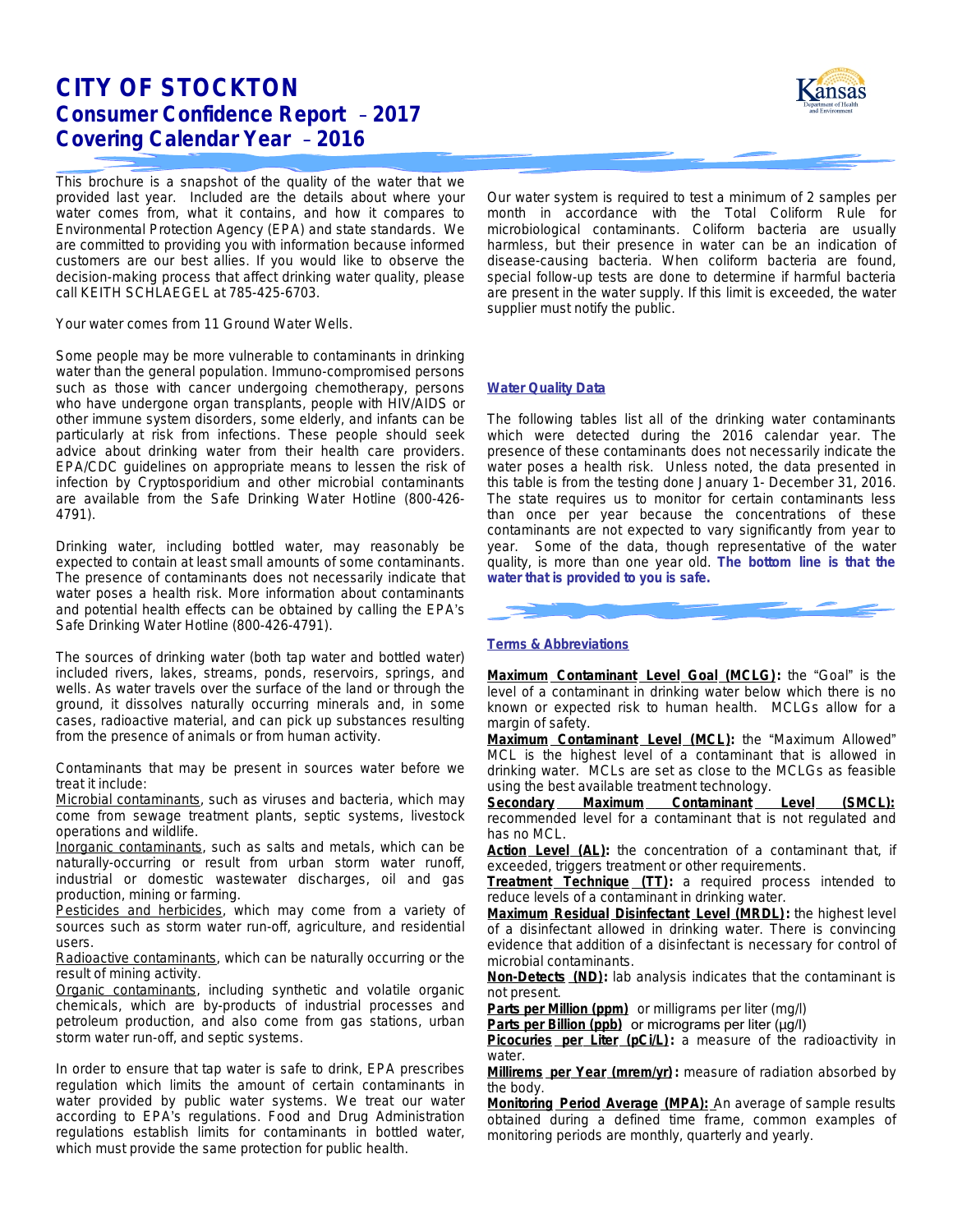**Nephelometric Turbidity Unit (NTU):** a measure of the clarity of water. Turbidity in excess of 5 NTU is just noticeable to the average person. Turbidity is not regulated for groundwater systems.

**Running Annual Average (RAA):** an average of sample results obtained over the most current 12 months and used to determine compliance with MCLs.

**Locational Running Annual Average (LRAA):** Average of sample analytical results for samples taken at a particular monitoring location during the previous four calendar quarters.